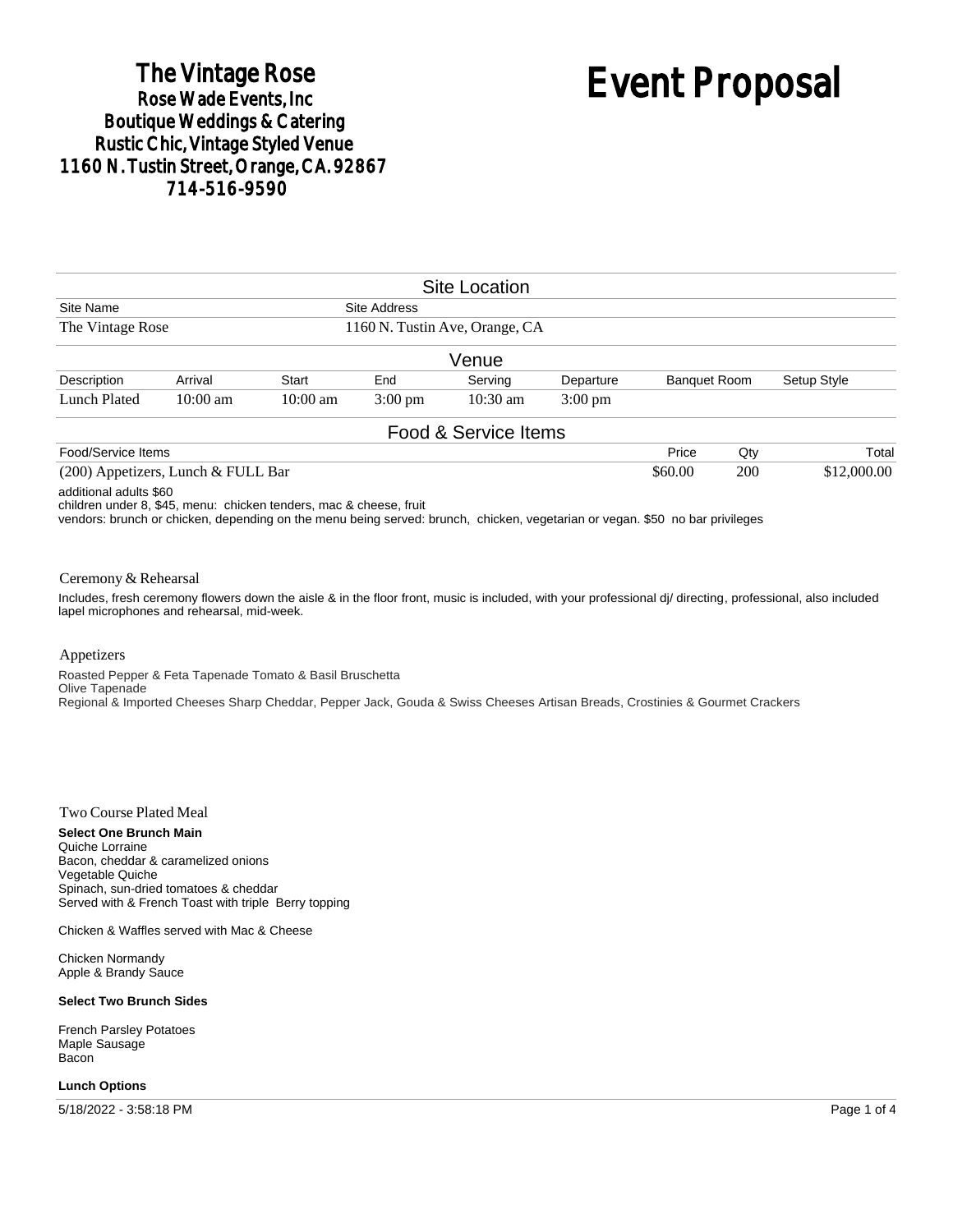#### Select One Salad

Spinach & Berries Candied Walnuts, Gorgonzola & Balsamic Vinaigrette

Classic Caesar Shaved Parmesean, Garlic Croutons, Crostini & Bruschetta

Italian Wedge Romaine, Olives, Garbanzo Beans, Red Onion & Feta,

Italian Dressing Hearts of Romaine Salad

Blue Cheese, Crispy bacon, Sliced Red Onion, Grape Tomatoes, Balsamic Vinaigrette

#### Main Entrees

Choice of one protein: Chicken, Vegetarian or Vegan Entrees

Rosemary Garlic Chicken

Grilled with Garlic & Lemon Beurre Blanc

Chicken Breast Marsala Wild Mushroom in Marsala Wine Sauce

Parmesan Crusted Chicken Tuscan Tomatoes & melted Mozzarella

Cilantro Chicken In Chipotle Cream Sauce

Honey Baked Chicken In Lemon Zest & Herbs

#### **Select two sides**

Select two sides Wild Rice Pilaf Garlic Mashed Potato Parsley French Potatoes Glazed Baby Carrots Vegetable Ratatouille

Served with Artisan Breads & Butter

#### 3 1/2 Hour Full Bar

bar service 10:30am to 2pm. Beer: Coors Light, Bud Light, Heineken, Corona, Sam Adams, Blue Moon, Pacifico, Dos XX, Lagunitas IPA, Goose IPA, Shocktop, Cali Squeeze, Estella, Kolsch, Stella, Elysean Space Dust, O'Douls on request

Wine: Sonoma County house wines, Merlot, Cabernet Savignon, Pinot Noir, Chardonnay & Pinot Grigio , Sparkling Wine and Apple Cider, Pink Champagne

#### Mixed Drinks:

Jack & Coke, Seven/Seven, Lime Margarita, Rum & Coke, Jameson Ginger, Gin & Tonic, Vodka Soda, Madori Sour, Mimosa, Baileys & Coffee, Screwdriver, Tequila Sunrise, Vodka Cranberry, Captain & Co ke, Malibu Pinneaple.

Cake Cutting Complimentary

bring in your cake! We will cut it and serve it for you no additional charge!

Coffee & Hot Tea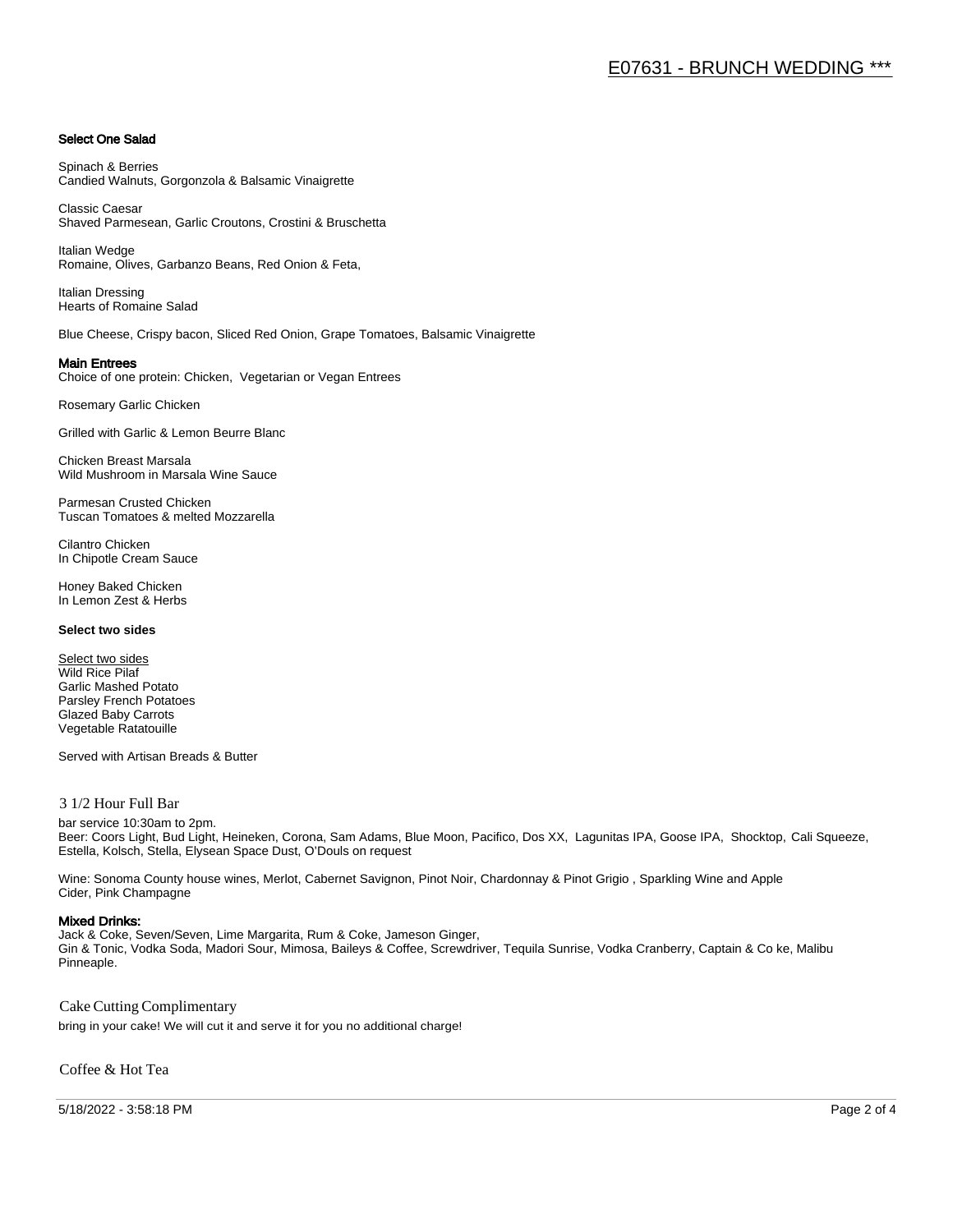#### Water & Tropical Ice Tea

#### China, Flatware & Stemware

To style your tables, your choice of: Classic White China, Vintage Style China Water Goblets / Clear, Pink, Navy Blue, Vintage, Clear Mason Jar or blue mason jars Champagne Glasses, Wine Glasses & Bar ware

Gold or Silver Chargers

Runners & Napkins choice of available chiffon runners & a large variety of napkin colors! We can help you customize your tablescape!! Reception Tables Farm Tables Reception Chairs

Sing in Table

Escort Card Boards

beautiful frame attached to the wall with greenery and wire to hang your escort cards.

#### Table Numbers

You may use our table numbers, pretty and elegant. Or you may bring your own

#### DJ/MC

Our awesome and amazing D.J./M.C. s Personalized Music Meetings & Tailored Made Selection of songs to meet your event needs - all of this guided by you.

#### Surround Sound & Microphones

You will ear music, everywhere in the venue & microphones are provided for toasts. The coordinators will make sure the pare nts or bridal party toasting have a glass of bubbly in their hand.

Digital Photo Booth - included

Cake Cutting Complimentary

Fresh Flowers Fresh White & Greenery - Fresh Eucalyptus, for ceremony and all reception tables

Champagne Toast

Champagne & Wine Wall

wine wall to be filled and available during cocktail hour. Our amazing bar starts at the awesome champagne wall!! Beautiful display of champagne, pink Champagne, White Wine, Rosé, Red Wine & a beautiful OMBRÉ look

Professional Event Staff